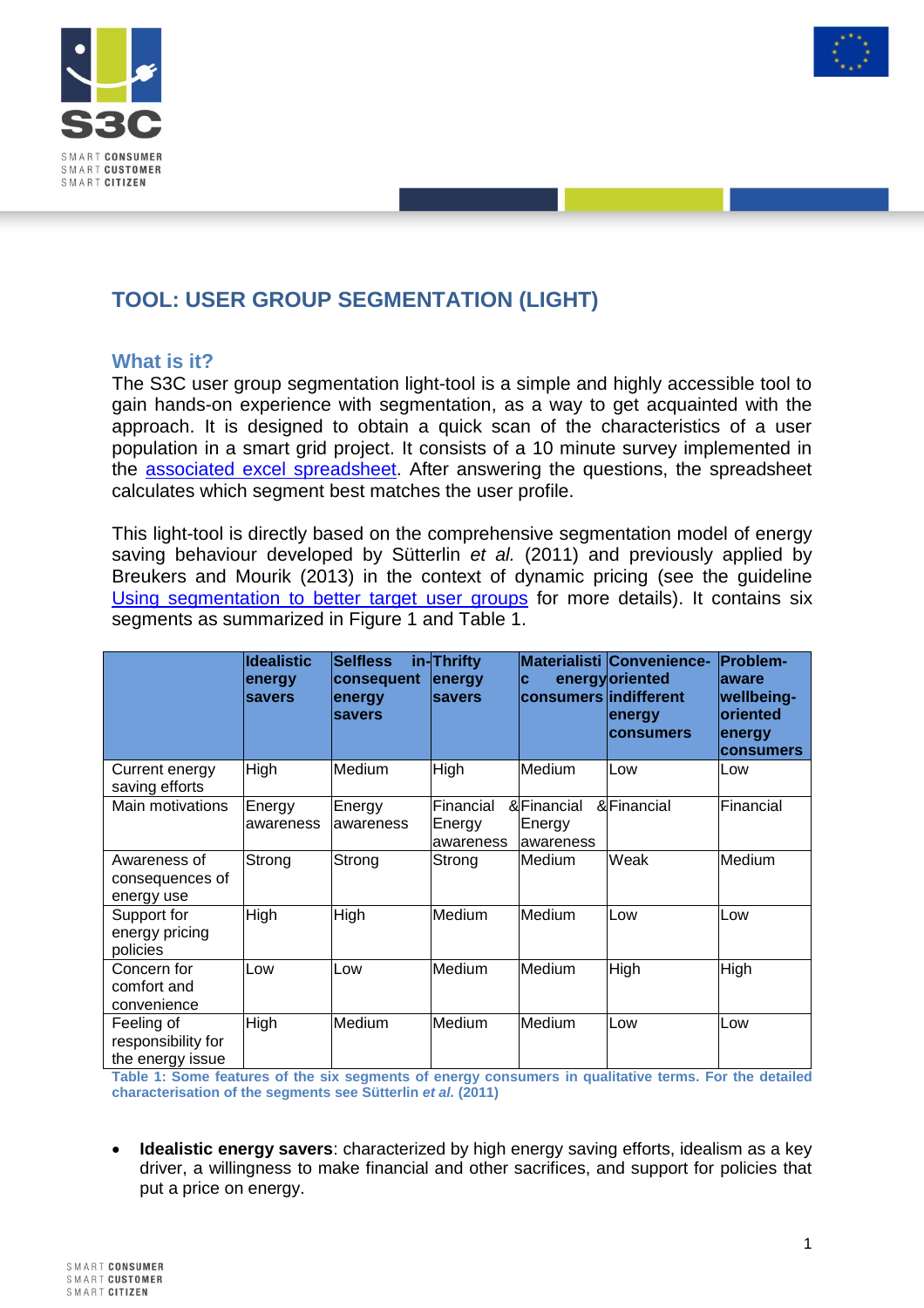

- **Selfless inconsequent energy savers**: although clearly supporting energy saving, for example through high energy awareness and policy support, their actual energy saving behaviour is somewhat inconsistent.
- **Thrifty energy savers**: adopt energy-saving behaviour and accept energy pricing policy as long as this does not bring them any negative financial consequences, with social pressure as an additional motivation.
- **Materialistic energy consumers**: do little to save energy, but are open to energy efficiency measures for the house when it brings them financial gains.
- **Convenience-oriented indifferent energy consumers**: the least likely to energy saving behaviour, with low energy awareness, a limited feeling of responsibility for energy issues, and primarily driven by personal comfort and convenience.
- **Problem-aware wellbeing-oriented energy consumers**: although relatively energy aware, their actual energy saving actions remain limited, with a limited confidence in their ability to save energy, and a concern for loss of comfort and convenience.



<span id="page-1-0"></span>**Figure 1: Six segments of energy consumers and their respective shares in the Swiss population (Sütterlin** *et al.***, 2011)**

#### **When to use?**

As described in the guideline [Using segmentation to better target user groups,](http://www.smartgrid-engagement-toolkit.eu/fileadmin/s3ctoolkit/user/guidelines/GUIDELINE_USING_SEGMENTATION_TO_BETTER_TARGET_USER_GROUPS.pdf) segmentation tools like these can be used in principle for recruitment, communication about new products and services ('messaging'), the tailoring of products and services, and for evaluation. For example, within the scope of the S3C project we have had the opportunity to test the segmentation light-tool for the purpose of evaluation (see the box below). However, more testing would be needed to assess its value for the various potential application areas in the context of smart grids. Therefore, we advise to use the segmentation light-tool primarily to gain hands-on experience with segmentation as a way to get acquainted with the approach. It is equally interesting to apply the tool in real life settings for further testing and development.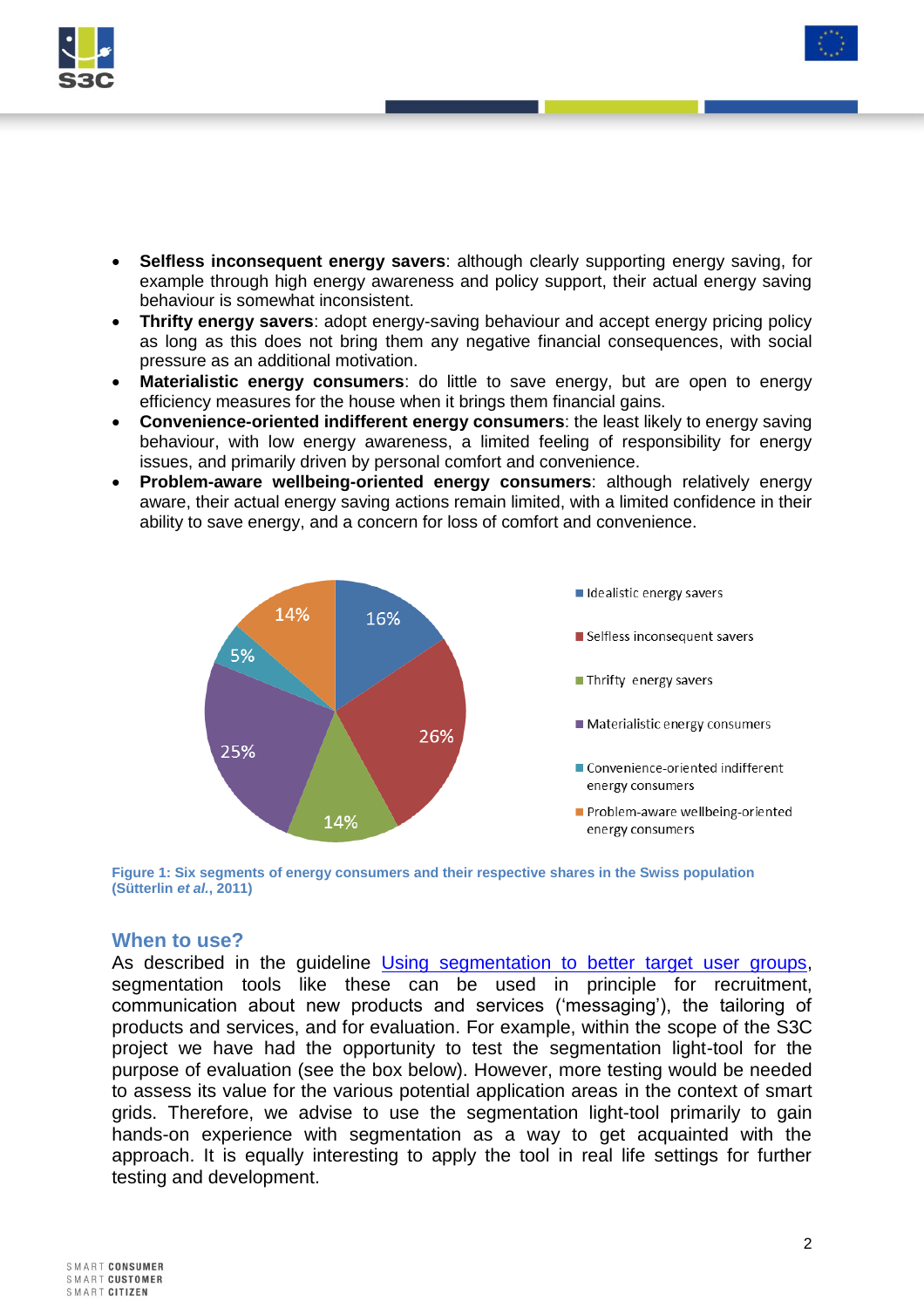



#### **Testing the segmentation light-tool (Linear, BE)**

Within the scope of S3C project we tested the segmentation light-tool for the purpose of evaluation (Cardinaels *et al*. 2015; S3C, 2015). First, we tested whether the representation of the segments in Linear would be similar to the one in the original Swiss population. The results of [Figure 2](#page-2-0) suggest that - compared to the Swiss profile - idealists, materialists and convenience-oriented indifferents are somewhat overrepresented, primarily to the cost of the selfless inconsequent energy consumers and thrifty energy savers.



<span id="page-2-0"></span>**population.**

We also correlated the attitudes towards smart grid products expressed by participants at the start of the Linear project to the different segments. This analysis revealed that the problem aware and convenience-oriented segments are least positive, while the idealistic and materialistic segments are most positive about smart grid products. Although the observed differences are relatively small, this suggests that comfort-oriented people who are not in favour of saving energy in the first place hold also a lower attitude for smart grid products, while people driven by idealistic motives or by financial gains hold positive attitudes for smart grid products.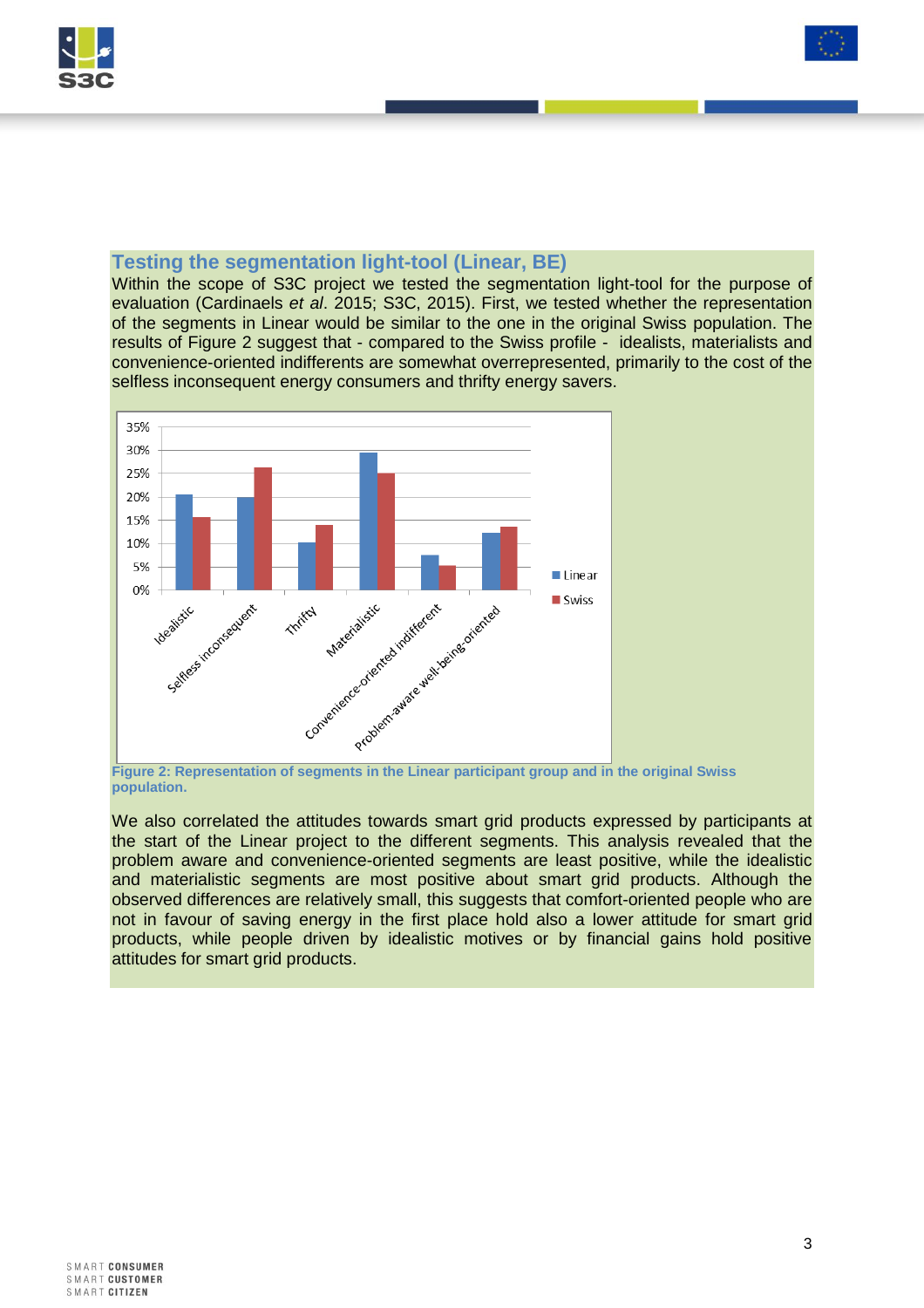



**Figure 3: Attitudes towards smart grid products and services among Linear participants measured at a 5-point scale at the start of the project. Error bars represent standard deviations**

<span id="page-3-1"></span>Finally, we assessed for each segment the actual electricity use flexibility offered by participants, as indicated by the bonus they received from the Linear project (see [Figure 4](#page-3-0)). This analysis suggests reasonable consistency between the attitudes towards smart grid products [\(Figure 3\)](#page-3-1) and actual flexibility offered, with the idealistic segment towards the higher, and the problem-aware wellbeing-oriented segment towards the lower end. However, we also concluded that the spread of bonuses within segments is much higher than the absolute differences between them. This thus supports the view that segmentation cannot be expect to deliver accurate predictions of user behaviour.



<span id="page-3-0"></span>**Figure 4: Average bonus obtained among the different segments of Linear participants, both in absolute terms and per person (pp) in the household. Error bars represent standard deviations**

In hindsight, the most promising application area of the light-tool would be for communication purposes during the recruitment phase of a smart grid pilot - according to the project manager of Linear. Since the light-tool addresses underlying motivations of users, different types of messages could be developed for the different types of user to 'speak directly' to their interests (e.g. emphasizing environmental benefits, energy savings, financial gains, etc.). This way of use could be further tested and elaborated on.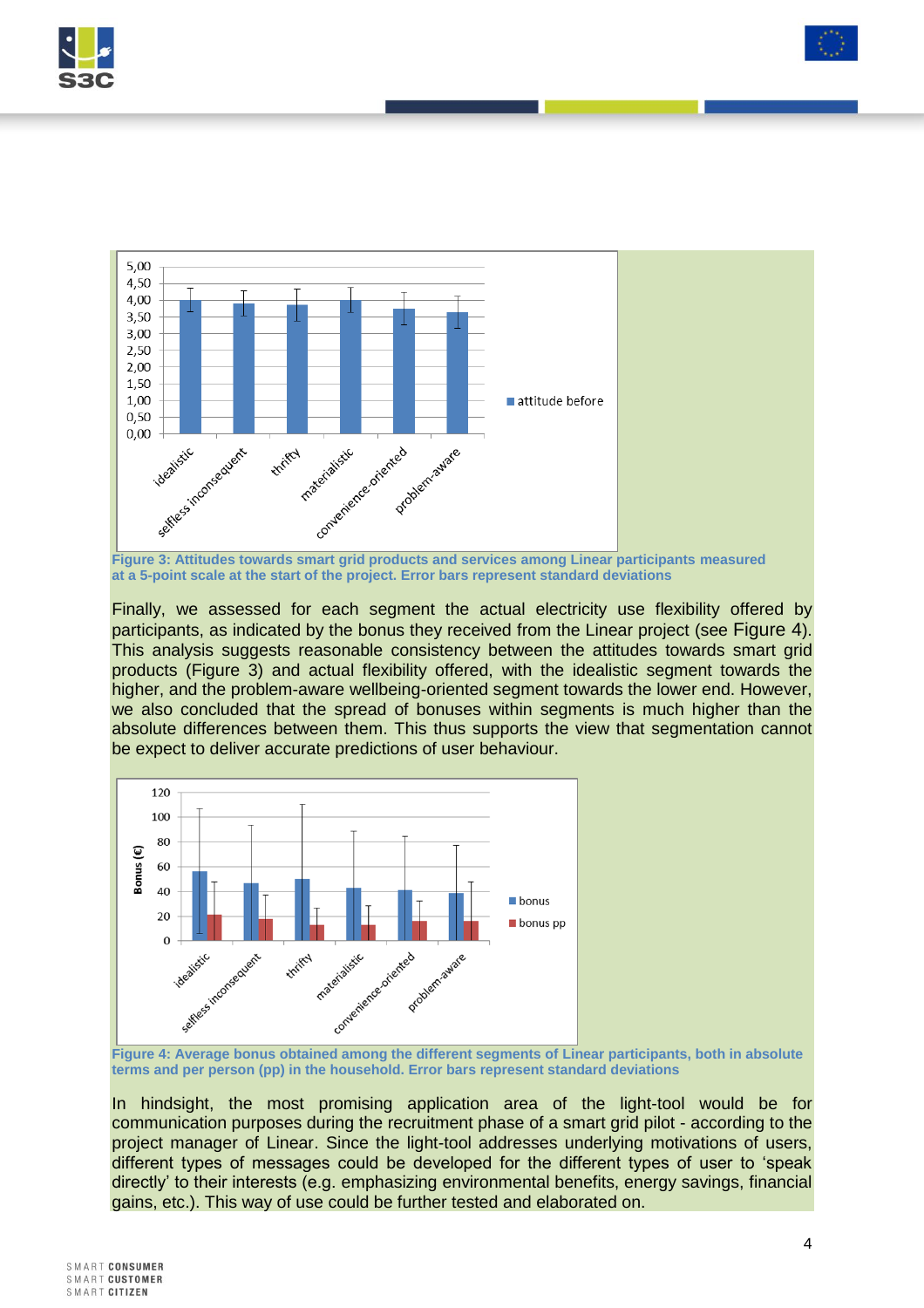



## **Do's and don'ts**

- **Use the segmentation light-tool to gain hands-on experience with segmentation.** In its current form, this tool is particularly suitable to get acquainted with the segmentation approach. For real-life applications, further testing and development is still required and we welcome further applications in this respect.
- **This light-tool should not replace a fully-fledged segmentation approach**. It is on purpose designed as a 'light-tool' that allows you to perform a quick scan of a user population. Please refer to a specialized agency for advanced segmentation applications.
- **Check out the associated guideline prior to using this light-tool.** The S3C guideline [Using segmentation to better target user groups](http://www.smartgrid-engagement-toolkit.eu/fileadmin/s3ctoolkit/user/guidelines/GUIDELINE_USING_SEGMENTATION_TO_BETTER_TARGET_USER_GROUPS.pdf) provides background information on segmentation and hints an tips on how and for what purposes it can be applied.

## **What do you need to do?**

The segmentation-light tool is implemented in the [associated excel spreadsheet.](http://www.smartgrid-engagement-toolkit.eu/fileadmin/s3ctoolkit/user/guidelines/TOOL_USER_GROUP_SEGMENTATION__LIGHT_.xlsx)

To create a user profile the following steps are taken:

- 1. Go to the tab 'questions'.
- 2. For each question and for each topic, the user fills in the most appropriate value in the column 'Score' (see [Figure 5\)](#page-5-0)
- 3. When you're done, move to the tab 'results'. Here the following results can be checked:
	- a. The absolute difference between the average scores of the user and the various segments for a number of topics and subtopics.
	- b. Based on these values, an average distance between the user and each of the segments on a scale of 0 to 5 (see [Figure 6\)](#page-5-1)
	- c. The rank of correspondence with the different segments, ranging from 1 (smallest distance) to 6 (largest distance) (see [Figure 7\)](#page-5-2). The user is allocated to the segment with rank 1, with the segment with rank 2 as a 'runner-up' match.

The spreadsheet implementation of the light-tool is convenient to assess the profiles of a small group of users. For larger groups, we advise to implement the spreadsheet as an online questionnaire.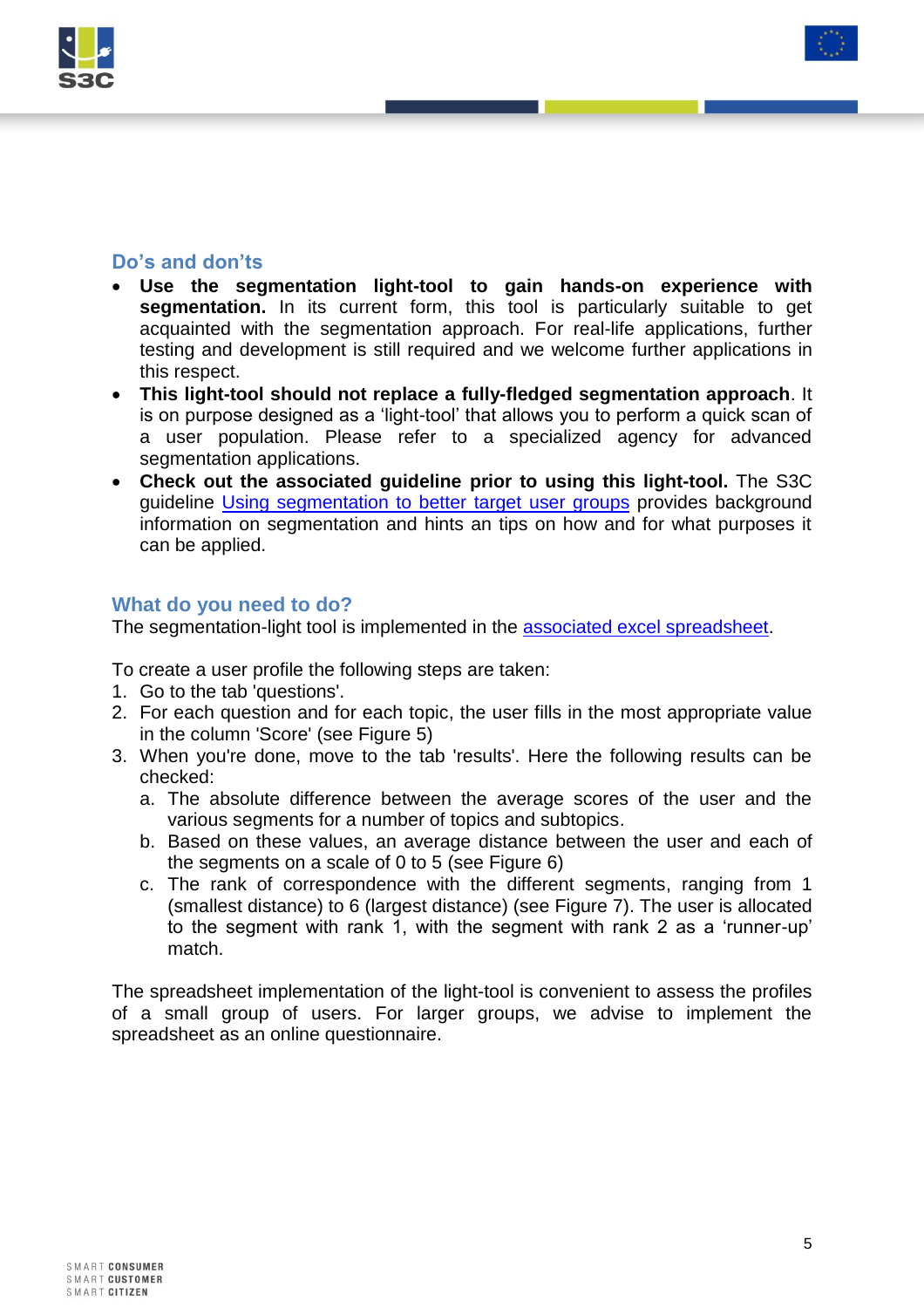

| <b>Topic</b>               | Questions                                                                        | Score          |
|----------------------------|----------------------------------------------------------------------------------|----------------|
|                            |                                                                                  |                |
|                            | Please indicate how frequently you show the following behaviors.                 |                |
| Energy saving in the house | The scale ranges from 1 (never) to 6 (always).                                   |                |
|                            | Fill washing machine to capacity.                                                | 3              |
|                            | Defrost freezer/chest freezer/freezing compartment.                              | $\overline{4}$ |
|                            | Wash laundry at lower temperatures (for example hot wash at 60°C, lightly soiled |                |
|                            | laundry at 30°C).                                                                | 5              |
|                            | Turn off standby on appliances.                                                  | 3              |
|                            | Ventilate only briefly, but thoroughly during winter.                            | 5.             |
|                            | Adjust room temperature according to room's usage, for example turn down         |                |
|                            | temperature in unused rooms.                                                     | 3              |
|                            | Turning off the light when leaving a room.                                       | 6              |
| $-$                        |                                                                                  |                |

<span id="page-5-0"></span>**Figure 5: Impression of the light-tool input screen for the topic Energy saving in the house**



# **Distance average**

<span id="page-5-1"></span>**Figure 6: Average distance from the different segments on a scale of 0 to 5 for a random (materialistic) energy consumer**



<span id="page-5-2"></span>**Figure 7: The corresponding rank of the different segments ranging from 1 (smallest distance) to 6 (largest distance)**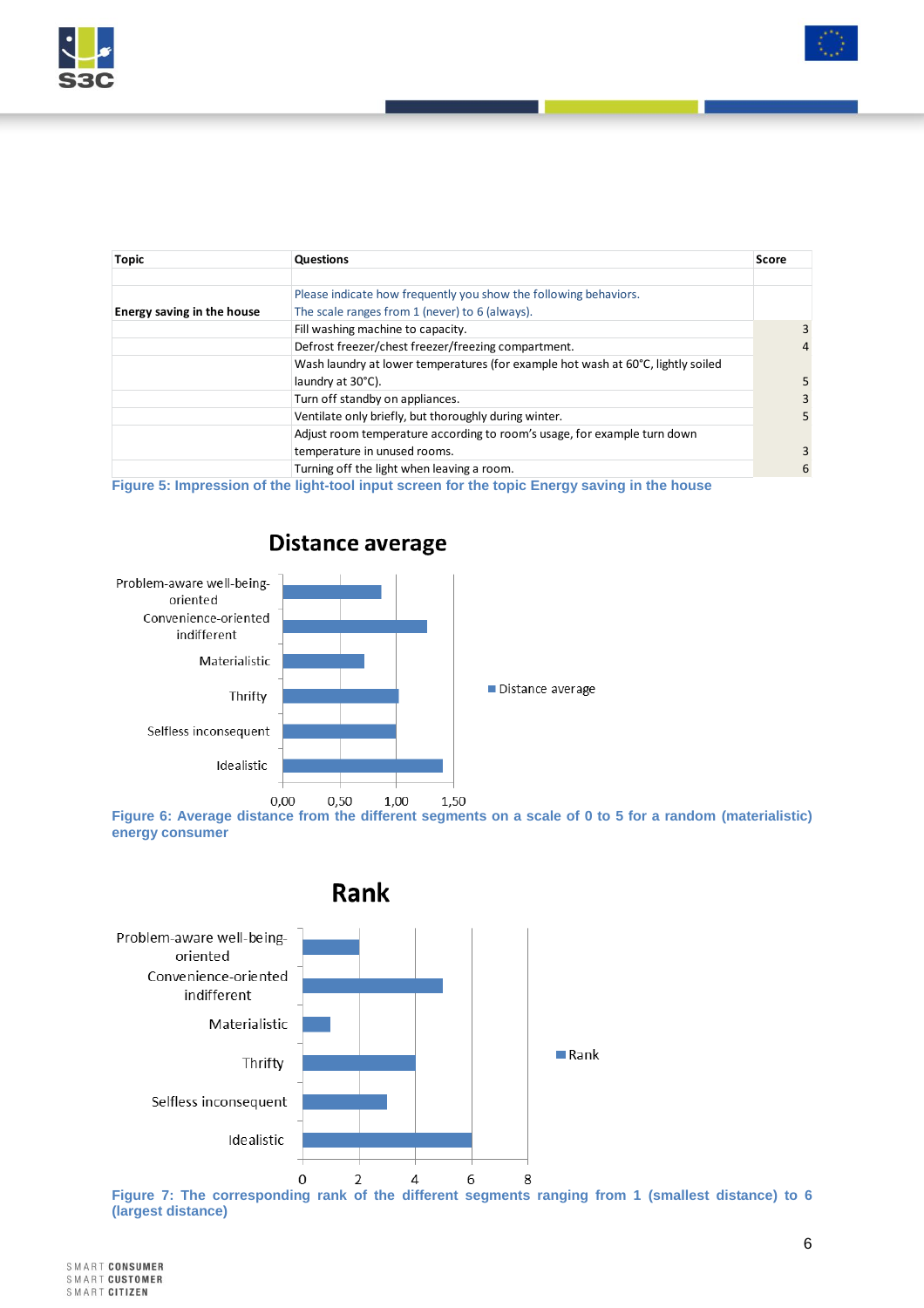



### *Methodology and testing*

The light-tool is directly based on the comprehensive segmentation model developed by Sütterlin *et al.* (2011), aiming at identifying the energy saving potential of target groups. The segments were derived through a cluster analysis of survey data among a representative population of Swiss households. The cluster analysis was performed on the basis of a number of so-called segmentation variables: a measure of a specific aspect of energy saving behaviour, such as the current level of energysaving actions in the housing, mobility, and food domain, or the type of motives underlying energy saving<sup>1</sup>. The score for each segmentation variable is calculated based the average response for a number of corresponding survey questions, usually (but not exclusively) answered on a 6-point scale.

The segmentation light-tool applies this methodology 'in reverse order'. First, answers to set of closed questions are gathered. Second, it screens for each segmentation variable the difference (in absolute terms) between the users' score and the score for the different segments. Finally, by averaging the (root-meansquare) differences over all segmentation variables, the tool allocates an 'average distance' for each segment (see [Figure 6\)](#page-5-1), and shows the rank of correspondence with the different segments ranging from 1 (smallest distance) to 6 (largest distance) (see [Figure 7\)](#page-5-2). The user is then allocated to the segment with rank 1, with the segment with rank 2 as a 'runner-up' match.

To make the light-tool as user friendly as possible, the number of questions in the questionnaire was reduced from 64 in the original questionnaire to 42 in the lighttool. In this way a balance was sought between minimizing the time required to fill out the questionnaire, and acceptable levels of internal consistency for the various segmentation variables<sup>2</sup>.

As a basic test, we verified to what extent the respondents of the original Swiss survey would be allocated by the light-tool to the same segment as they were originally in (based on the original data provided). The results indicate that the overall share of the segments in the population is well reproduced, see [Figure 8.](#page-7-0) [Figure 9](#page-7-1) additionally shows for each segment the percentage of *matches* (the lighttool allocates the user to its original segment), *partial matches* (the user's original segment matches the light-tool runner-up segment), and *mismatches* (none of the before). Although the light-tool certainly doesn't always provide a perfect match, we

 $\overline{\phantom{a}}$ 1 The full scope of segmentation variables includes: energy-saving actions based on curtailment in the housing, mobility, and food domain; energy-saving actions based on energy efficiency; financial motive; energy consciousness motive; acceptance of policy measures; beliefs concerning response efficacy, self-efficacy, personal efficacy, awareness of consequences, ascription of responsibility, and personal norms; basic convictions about energy conservation; and perceived loss of comfort. In the light-tool these are somewhat reformulated and referred to as 'topics' or 'sub-topics'.

<sup>2</sup> In technical terms, the values of Cronbach's α remained at an acceptable value of 0.63 or higher for all segmentation variables with originally a Cronbach's α > 0.7.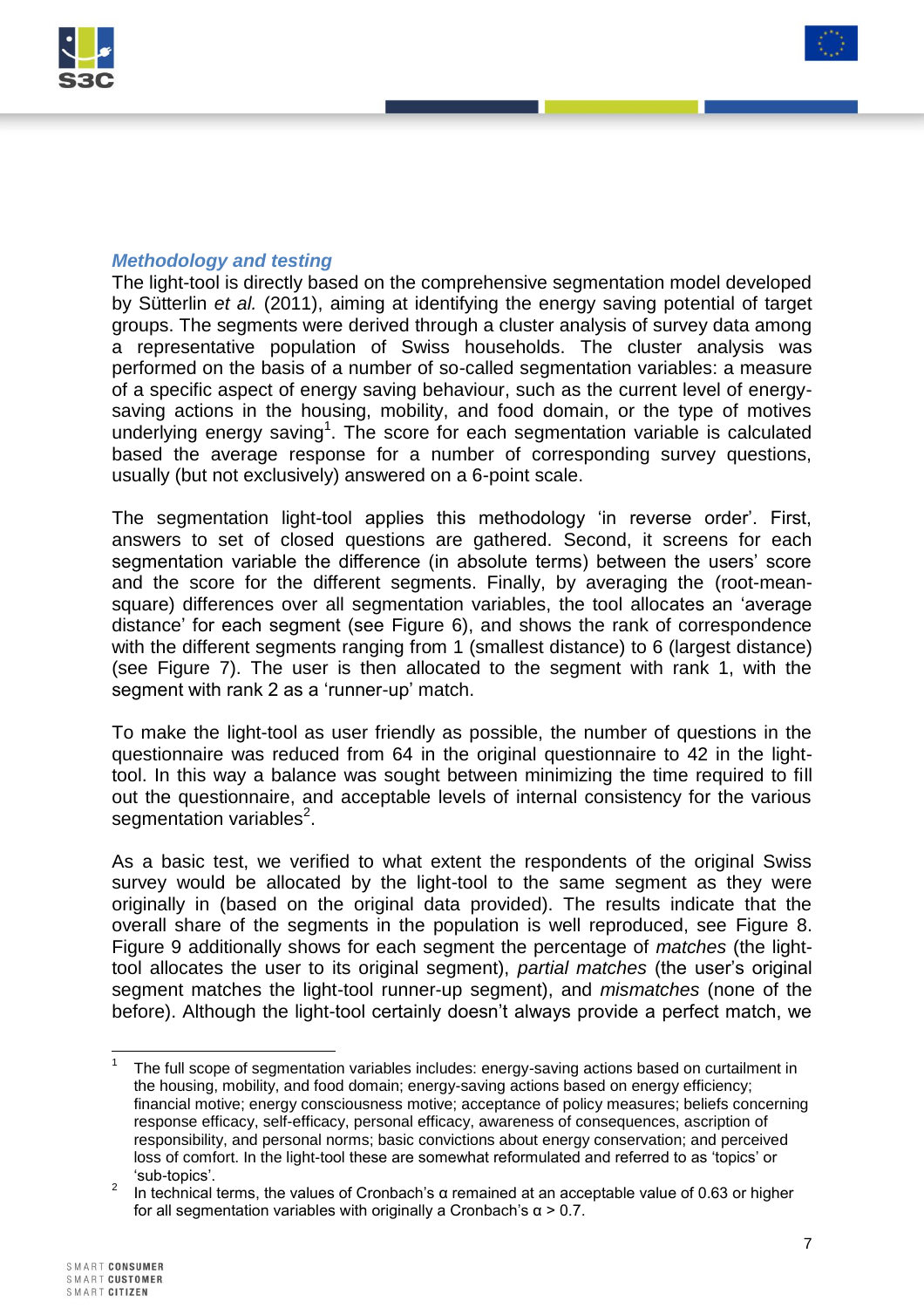



do consider the matching acceptable, with matches ranging between 55 and 80 percent and with the mismatches staying below some 20 percent.

<span id="page-7-0"></span>**excercise and reproduced with the segmentation light-tool**



<span id="page-7-1"></span>

The usability of the light-tool was further tested in the Linear project (Cardinaels *et al.* 2015; S3C, 2015). This test suggested amongst others that the light-tool was easy to use as indicated by the high response rate (67%). Also, we found a similar distribution of segments among the Linear and Swiss population, and observed that various descriptive characteristics of the Linear-based segments in relative terms matched reasonably well with the corresponding characteristics of the Swiss-based